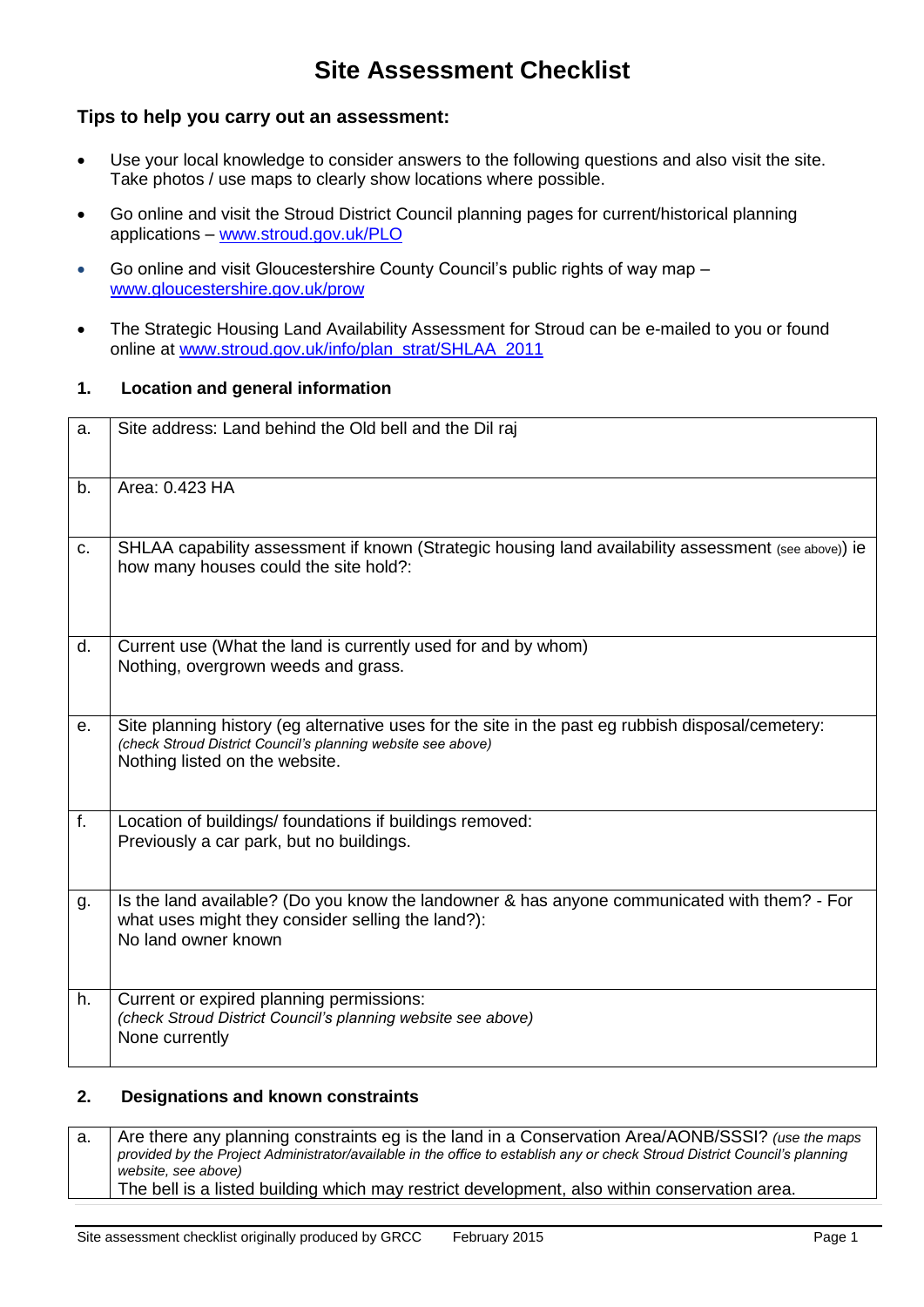| b. | Does the site flood?<br>N <sub>o</sub>                                                                                                           |
|----|--------------------------------------------------------------------------------------------------------------------------------------------------|
| C. | Are there any easements or covenants on the land?<br>No current developments on the land                                                         |
| d. | Wildlife settlements on the land eg wild orchids, crested newts, badgers<br>Yes lots of birds and insects in the trees                           |
| е. | Agricultural best and most versatile land quality Tree preservation orders in place/ancient<br>woodland:<br>No.                                  |
| f. | Gas pipelines/ pylons/power /telephone cables/ drains/ springs/water courses:<br>Nothing visible, could cause a problem with developing the land |
| g. | Any rights of way/footpaths, official or otherwise:<br>(check public rights of way map online, see above)<br>No                                  |

### **3. Site connections and access**

| a. | Walking/cycling/driving distance to local facilities- shop, school, open space, bus stop, other facility:<br>Walking distance to local shops and also nearby restaurants, bus stop a stone throw away, but also<br>within a 10 minutes' walk of Rednock School, has good access to nearly all local facilities                                                                                                                                                                                                     |
|----|--------------------------------------------------------------------------------------------------------------------------------------------------------------------------------------------------------------------------------------------------------------------------------------------------------------------------------------------------------------------------------------------------------------------------------------------------------------------------------------------------------------------|
| b. | What kind of access ie minor path or direct onto a major route? Any speed restrictions? Is the<br>access pedestrian &/or vehicular? Might there be better or more direct access via a ransom strip<br>(owned by whom?) Good access = easy access and good roads approaching it; fair = poor access<br>into the site but good approach roads (or good access into the site but poor approach roads);<br>poor= poor access into the site and poor approach roads):<br>Access is good but area overgrown and derelict |

### **4. Landscape, views and form**

| а. | Is the boundary clearly defined and how (fence/hedge/neighbouring buildings/road etc:<br>Fencing and walls outline the boundaries |
|----|-----------------------------------------------------------------------------------------------------------------------------------|
| b. | The nature of the site (eg flat v sloping (how steep?) grass/woods/farmed land/brownfield:                                        |
|    | Flat                                                                                                                              |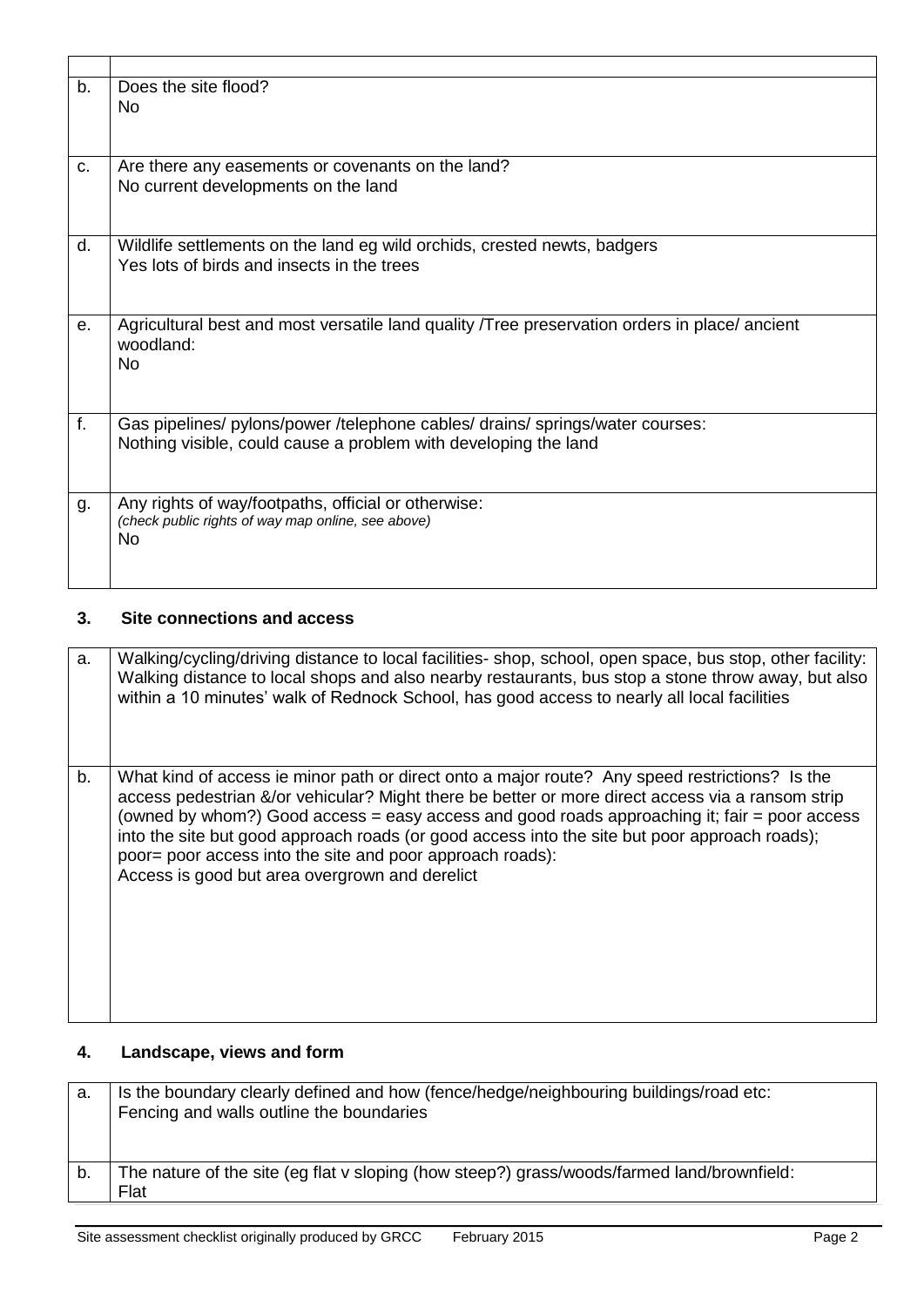| C <sub>1</sub> | Who/what adjoins the site $-$ is it overlooked by any housing or perhaps businesses? How might<br>they be impacted by development on the land OR how might they impact on the development eg<br>noise or traffic from businesses:<br>Sainsbury's has a clear view of the site and development would affect local businesses such as the<br>Old Bell, Capones and Dil raj but also local residents. |
|----------------|----------------------------------------------------------------------------------------------------------------------------------------------------------------------------------------------------------------------------------------------------------------------------------------------------------------------------------------------------------------------------------------------------|
| d.             | Is the site visible from buildings of open spaces further away?:<br>No.                                                                                                                                                                                                                                                                                                                            |
| е.             | Views out and in- quality and value<br>View in: Overgrown, unkempt.<br>View out: Back of buildings such as Old Bell Hotel.                                                                                                                                                                                                                                                                         |

## **5. Your findings based on information**

| a. | Use all this information to make a judgement on the development potential of the site eg<br>excellent/good/poor/out of the question:<br>Good, with the land currently unutilised |
|----|----------------------------------------------------------------------------------------------------------------------------------------------------------------------------------|
| b. | For what uses would you consider it worth developing?:                                                                                                                           |
|    |                                                                                                                                                                                  |
|    | Retail and recreation rather than housing.                                                                                                                                       |
|    |                                                                                                                                                                                  |
|    |                                                                                                                                                                                  |
|    |                                                                                                                                                                                  |
| C. | What conditions/mitigation would you expect before any development could go ahead?                                                                                               |
|    | Objection from local businesses however extra retail services could attract more people to the                                                                                   |
|    |                                                                                                                                                                                  |
|    | area, local residents will also object, council also own car park next to it                                                                                                     |
|    |                                                                                                                                                                                  |
|    |                                                                                                                                                                                  |
|    |                                                                                                                                                                                  |